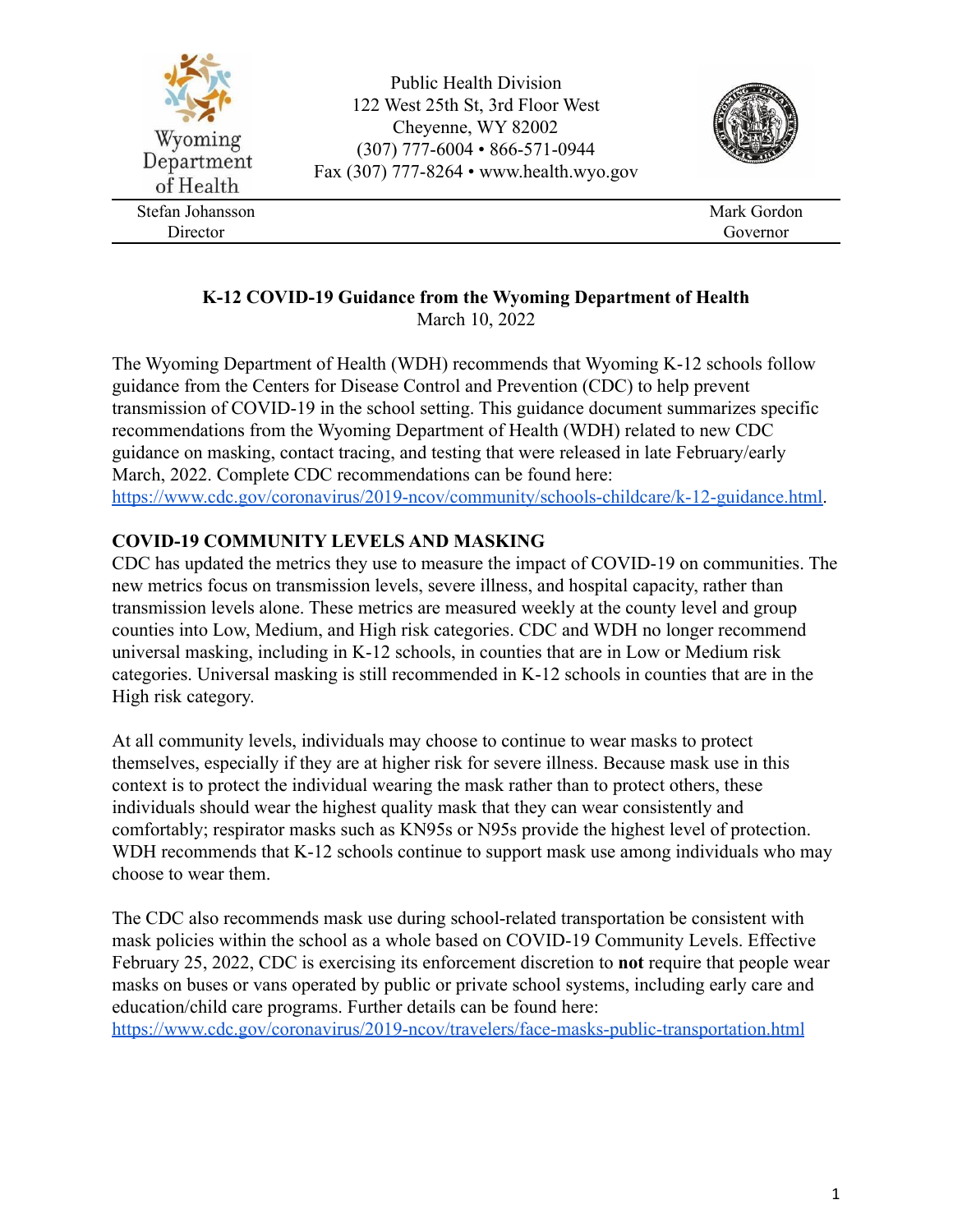Mask use to protect others also continues to be recommended among individuals who have been diagnosed with COVID-19 and who return to school after 5 days of isolation and among individuals who have been exposed to COVID-19.

COVID-19 Community Levels by county as well as recommendations for communities, including K-12 schools, at each level can be found here: <https://www.cdc.gov/coronavirus/2019-ncov/science/community-levels.html>

### **ISOLATION AND QUARANTINE**

Isolation (staying home when sick) and quarantine (staying home after being exposed) are still recommended for all individuals, including in K-12 settings.

Individuals who have tested positive for COVID-19

Staff or students who have tested positive for COVID-19, regardless of vaccination status, should remain home from school until they meet all of the following criteria:

- The individual has not had a fever (without the use of fever-reducing medication) for at least 24 hours;
- Other symptoms are improving;
- It has been at least 5 days since symptoms first started.

If the individual did not have symptoms, he or she should stay home from school until 5 days have passed since the positive test was collected.

Individuals with a positive test are recommended to continue to wear a mask around others for an additional 5 days after returning to school other than when eating, drinking, sleeping, or participating in artistic or athletic activities that cannot be done while wearing a mask. When not wearing a mask, distancing of 6 feet should be maintained to the extent possible.

To calculate the length of time an individual diagnosed with COVID-19 should stay home from school, add 5 days to the date that symptoms started (or the date the positive test was collected if there are no symptoms). For example, if symptoms started on October 1, the individual should stay home through October 6 and can return to school on October 7 if he or she meets the criteria above. Masking is recommended to continue through day 10 (October 11).

### Close Contacts of Infectious Individuals

Individuals diagnosed with COVID-19 are infectious beginning 48 hours prior to the onset of symptoms and until they meet the criteria to return to school. If an individual does not have symptoms, they are infectious beginning 48 hours prior to the test collection.

An individual is considered a close contact if they were within 6 feet of the infectious individual for 15 minutes or more during the course of a 24-hour period.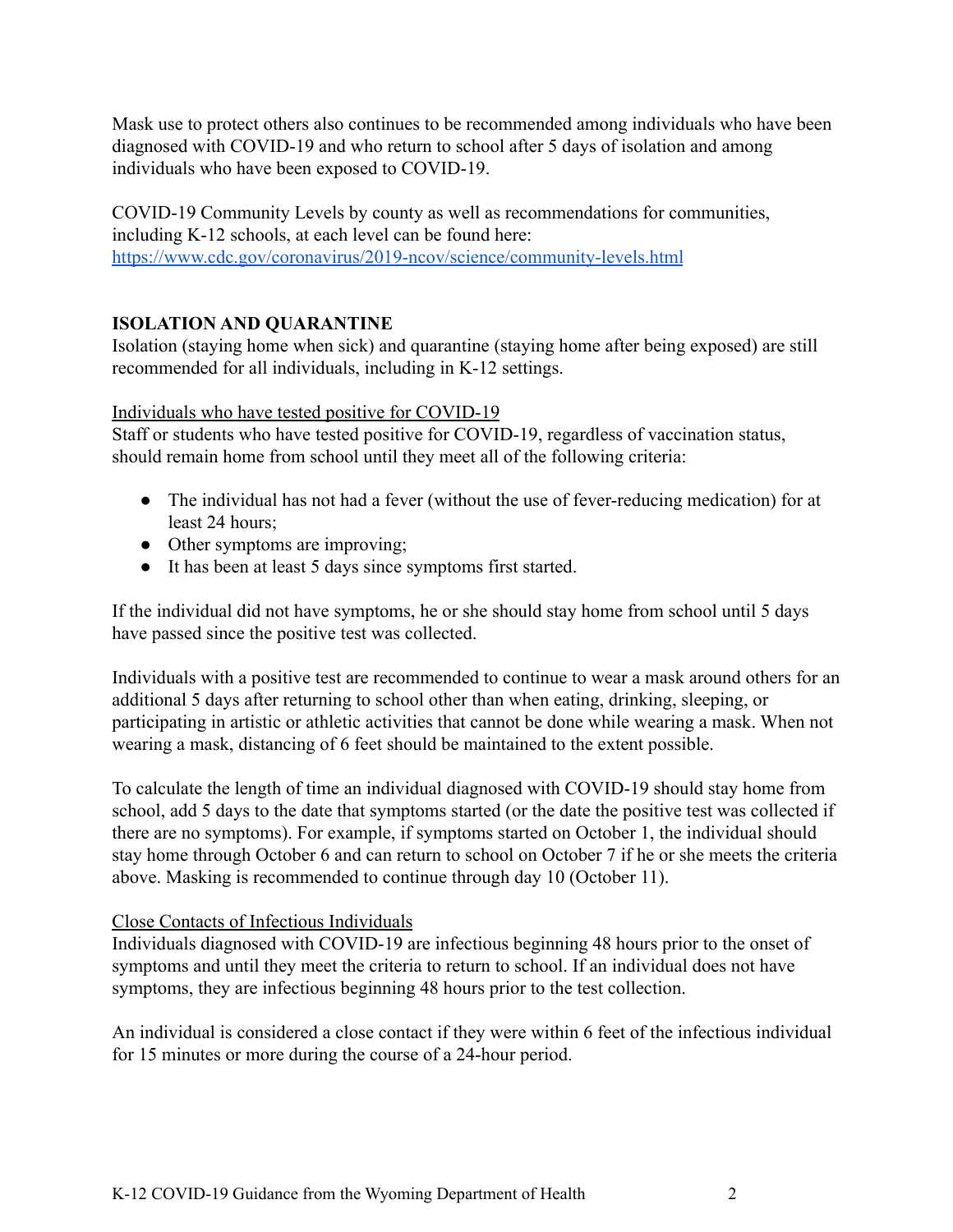There are several circumstances in which an individual with an exposure to an infectious individual **is not recommended** to stay home from school. These individuals are recommended to wear a mask for 10 days after the exposure other than when eating, drinking, sleeping, or participating in artistic or athletic activities that cannot be done while wearing a mask. When not wearing a mask, distancing of 6 feet should be maintained to the extent possible. WDH recommends they also be tested on day 5 after the exposure, if possible, with the exception of persons who have tested positive within the past 90 days who should not be tested.

- Both the infectious individual and the person exposed were wearing masks at the time of exposure.
- The person exposed is 18 years or older and has received all recommended doses of COVID-19 vaccine (including a booster dose if eligible based on the timing of the primary series) or the person exposed is less than 18 years of age and has completed a primary series of COVID-19 vaccine
	- Individuals 18 years of age and older who have completed a primary series of Pfizer or Moderna within the prior 5 months or a primary series of Janssen within the prior two months do not need to stay home from school because they are not yet eligible for a booster dose
	- Because booster doses have been made available relatively recently for individuals younger than 18 years, these individuals do not need to stay home if they have completed a primary series regardless of booster status. WDH encourages booster doses for individuals aged 12 years and older if at least 5 months have passed since completion of the primary series
- The person exposed tested positive for COVID-19 using a molecular or antigen test performed by a provider or laboratory during the three months prior to exposure.

All other individuals identified as close contacts are recommended to stay home from school until the risk of transmitting COVID-19 to others is reduced. Close contacts are recommended to stay home from school for 5 days after the exposure. After returning to school, they are recommended to continue to wear a mask around others for an additional 5 days other than when eating, drinking, sleeping, or participating in artistic or athletic activities that cannot be done while wearing a mask. When not wearing a mask, distancing of 6 feet should be maintained to the extent possible. Close contacts are recommended to test on day 5 after the exposure if possible.

WDH recommends a test-to-stay program as an alternative to staying home from school. Please see the test-to-stay guidance on this page for further information: [https://health.wyo.gov/publichealth/infectious-disease-epidemiology-unit/disease/novel-coronavi](https://health.wyo.gov/publichealth/infectious-disease-epidemiology-unit/disease/novel-coronavirus/covid-19-orders-and-guidance/) [rus/covid-19-orders-and-guidance/](https://health.wyo.gov/publichealth/infectious-disease-epidemiology-unit/disease/novel-coronavirus/covid-19-orders-and-guidance/)

To calculate the length of time an individual diagnosed with COVID-19 is recommended to stay home from school, add 5 days to the date of the exposure. For example, if the exposure occurred on October 1, the individual must stay home through October 6 and can return to school on October 7. Testing is recommended on day 5 (October 6). Masking is recommended through day 10 (October 11).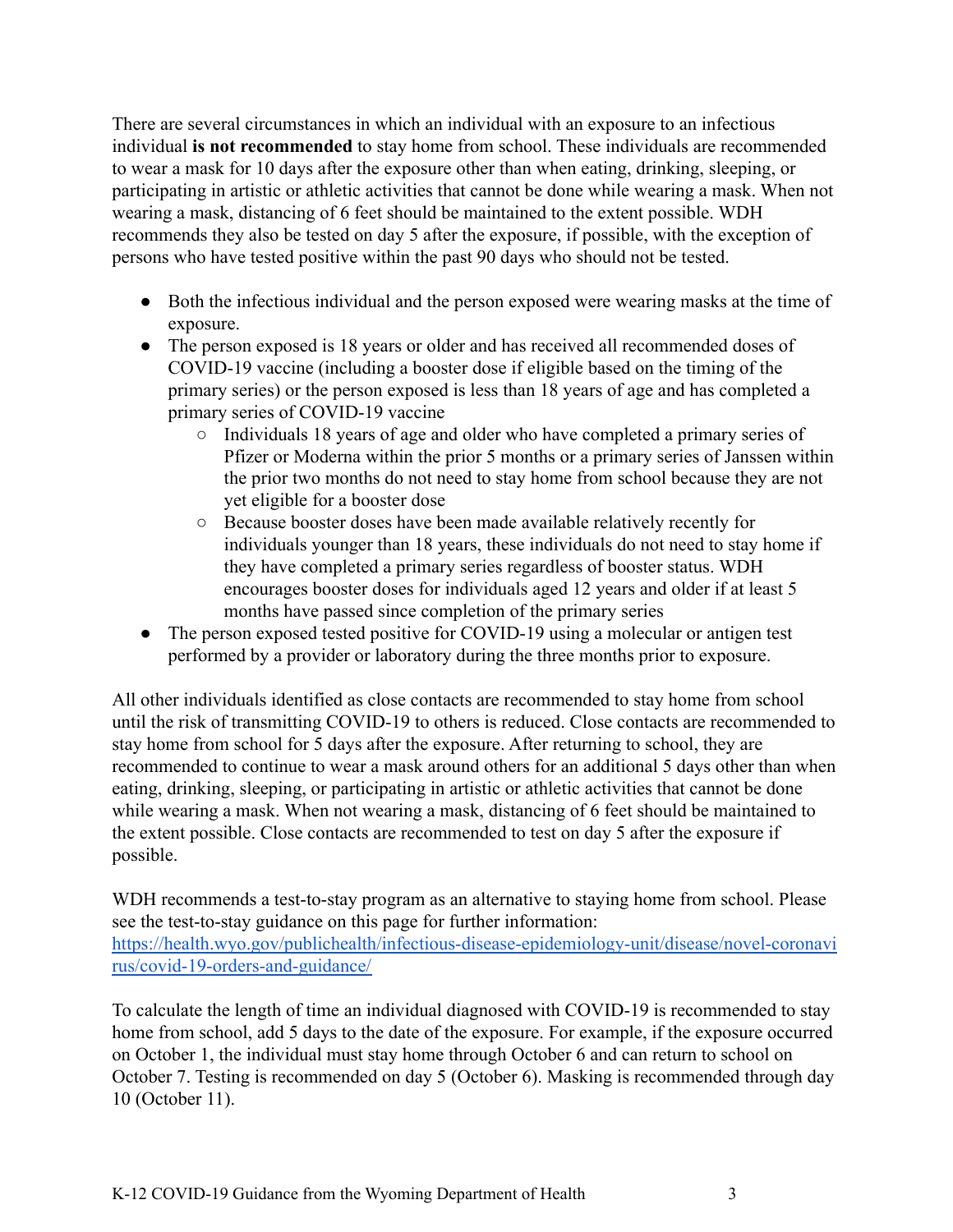Any close contacts who develop symptoms or test positive for COVID-19 should follow the recommendations for individuals who test positive above.

There are certain circumstances in which it can be difficult to determine precisely whether there are exposures within 6 feet for at least 15 minutes, such as during athletic competitions. Local public health offices and WDH are available to consult in such situations as necessary. WDH may recommend symptom monitoring rather than exclusion from school in such situations. In general, entire classrooms or teams do not need to stay home unless it is likely that the infectious person had close contact with the entire classroom or team.

#### Guidance for Implementing Isolation and Quarantine in Schools

The CDC no longer recommends universal contact tracing for COVID-19, and instead recommends prioritizing high risk congregate settings such as long-term care facilities, correctional facilities, outbreaks and clusters of related cases, and the emergence of new variants. WDH is no longer attempting to reach individuals who have tested positive for COVID-19 unless they are part of one of these settings, and is no longer routinely issuing isolation and quarantine orders for COVID-19.

Based on these new CDC guidelines, WDH is expanding recommendations and providing additional options for how K-12 schools can implement quarantine as measures to prevent the spread of COVID-19. Either of the following options may be effective:

- K-12 schools may continue to conduct contact tracing as previously recommended and require that close contacts mask or stay home depending on vaccination status. WDH recommends a test-to-stay program as an alternative to staying home, if available: [https://health.wyo.gov/publichealth/infectious-disease-epidemiology-unit/disease/novel-c](https://health.wyo.gov/publichealth/infectious-disease-epidemiology-unit/disease/novel-coronavirus/covid-19-orders-and-guidance/) [oronavirus/covid-19-orders-and-guidance/](https://health.wyo.gov/publichealth/infectious-disease-epidemiology-unit/disease/novel-coronavirus/covid-19-orders-and-guidance/)
- K-12 schools can notify parents of an exposure related to an infectious case of COVID-19 in the school setting, whether academic or extracurricular. If possible, notifications should be to close contacts who would be recommended to mask or quarantine as defined above. When identification of specific close contacts is not possible because of resource constraints, such as at High levels of transmission, notification should be made to any group with potential exposure, such as a classroom or a team. **With this option, the decision whether to stay at home should be made by the parents.** WDH recommends that students who were exposed and continue to come to school wear a mask for 10 days after the exposure.

Regardless of the option chosen above, WDH continues to recommend that all K-12 schools implement the following precautions:

- K-12 schools should continue to ensure that individuals diagnosed with COVID-19 remain home from school according to CDC's isolation guidelines.
- Students with household contact to COVID-19 are recommended to continue to follow CDC's recommendations for quarantine and/or mask use, depending on vaccination status. WDH recommends a test-to-stay program as an alternative to quarantine.